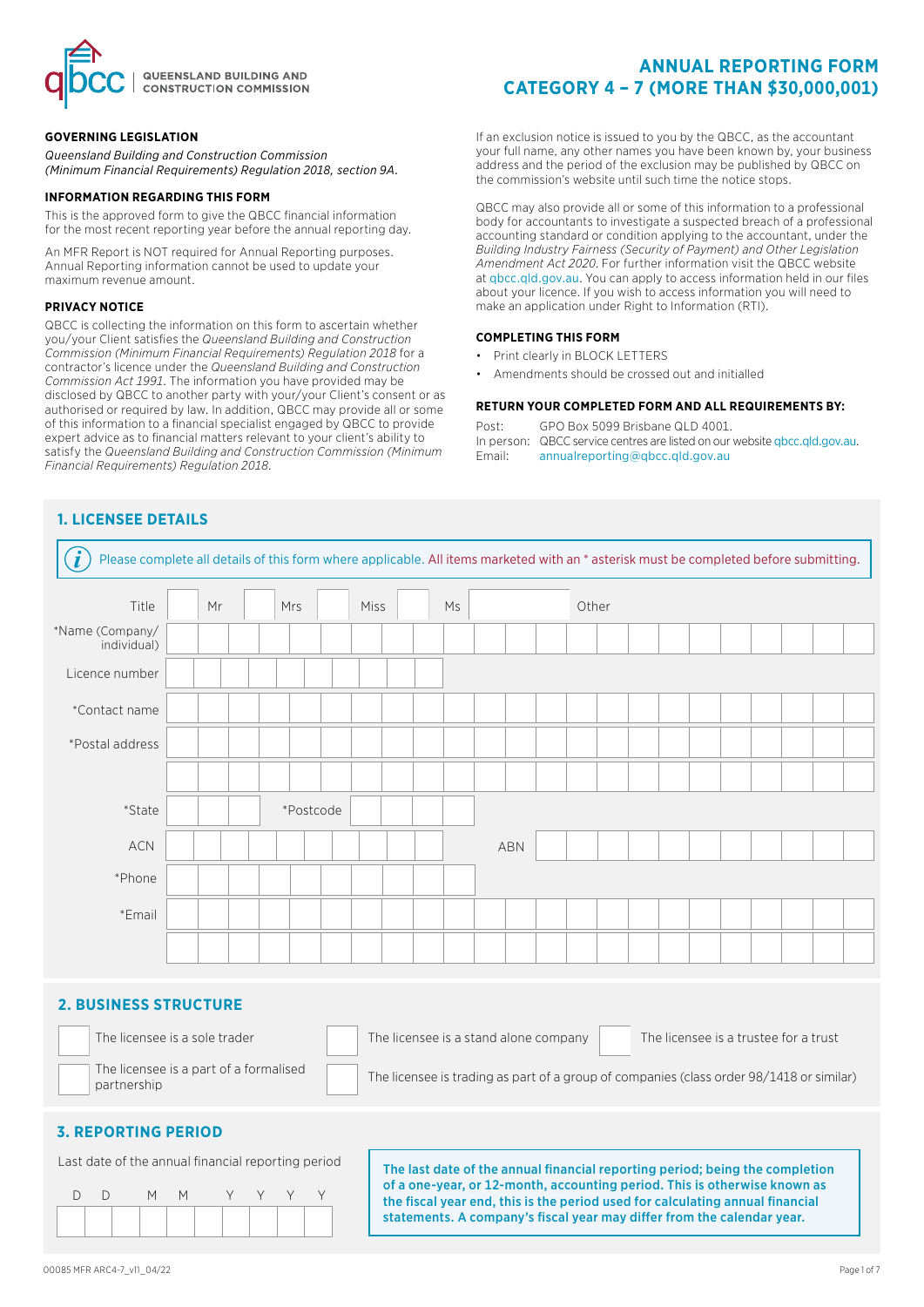

# **ANNUAL REPORTING FORM CATEGORY 4 – 7 (MORE THAN \$30,000,001)**

| <b>4. REPORTING TYPE</b><br><b>ASIC REPORTING ENTITY?</b><br>Yes<br>No<br>If "Yes" - Purpose? |                                                     |                                                             |
|-----------------------------------------------------------------------------------------------|-----------------------------------------------------|-------------------------------------------------------------|
| Proceed to<br>General<br>Special                                                              | Basis of special purpose reporting?                 |                                                             |
| "Type of Report".                                                                             |                                                     |                                                             |
|                                                                                               | Lack of users that are dependent on the information |                                                             |
|                                                                                               | Other - please specify                              |                                                             |
|                                                                                               |                                                     |                                                             |
|                                                                                               |                                                     |                                                             |
|                                                                                               |                                                     |                                                             |
| If "No" - Basis of exemption from ASIC reporting requirements?                                |                                                     |                                                             |
|                                                                                               |                                                     |                                                             |
| <b>ACCOUNTING STANDARD APPLIED</b>                                                            |                                                     |                                                             |
|                                                                                               | AASB 110                                            | AASB 136                                                    |
| AASB <sub>15</sub><br>Revenue from Contracts with Customers                                   | Events after the Reporting Period                   | Impairment of Assets                                        |
|                                                                                               | <b>AASB 112</b>                                     | <b>AASB 137</b>                                             |
| AASB <sub>16</sub><br>Leases                                                                  | Income Taxes                                        | Provisions, Contingent Liabilities<br>and Contingent Assets |
| AASB 101<br>Presentation of Financial Statements                                              | AASB 116<br>Property, Plant and Equipment           | <b>AASB 138</b><br>Intangible Assets                        |
| AASB 102                                                                                      | AASB 117<br>Leases                                  | AASB 139<br>Financial Instruments: Recognition              |
| Inventories                                                                                   |                                                     | and Measurement                                             |
| AASB 107<br>Cash Flow Statements                                                              | AASB 124<br>Related Party Disclosures               | AASB 140<br>Investment Property                             |
| AASB 108                                                                                      | AASB <sub>128</sub>                                 | AASB 1048                                                   |
| Accounting Policies, Changes in<br>Accounting Estimates and Errors                            | Investments in Associates<br>and Joint Ventures     | Interpretation of Standards                                 |
| AASB 110<br><b>Balance Sheet becomes</b><br>Reporting Period                                  |                                                     |                                                             |
| <b>TYPE OF REPORT?</b>                                                                        |                                                     |                                                             |
| Review Opinion<br>Audit Opinion                                                               |                                                     |                                                             |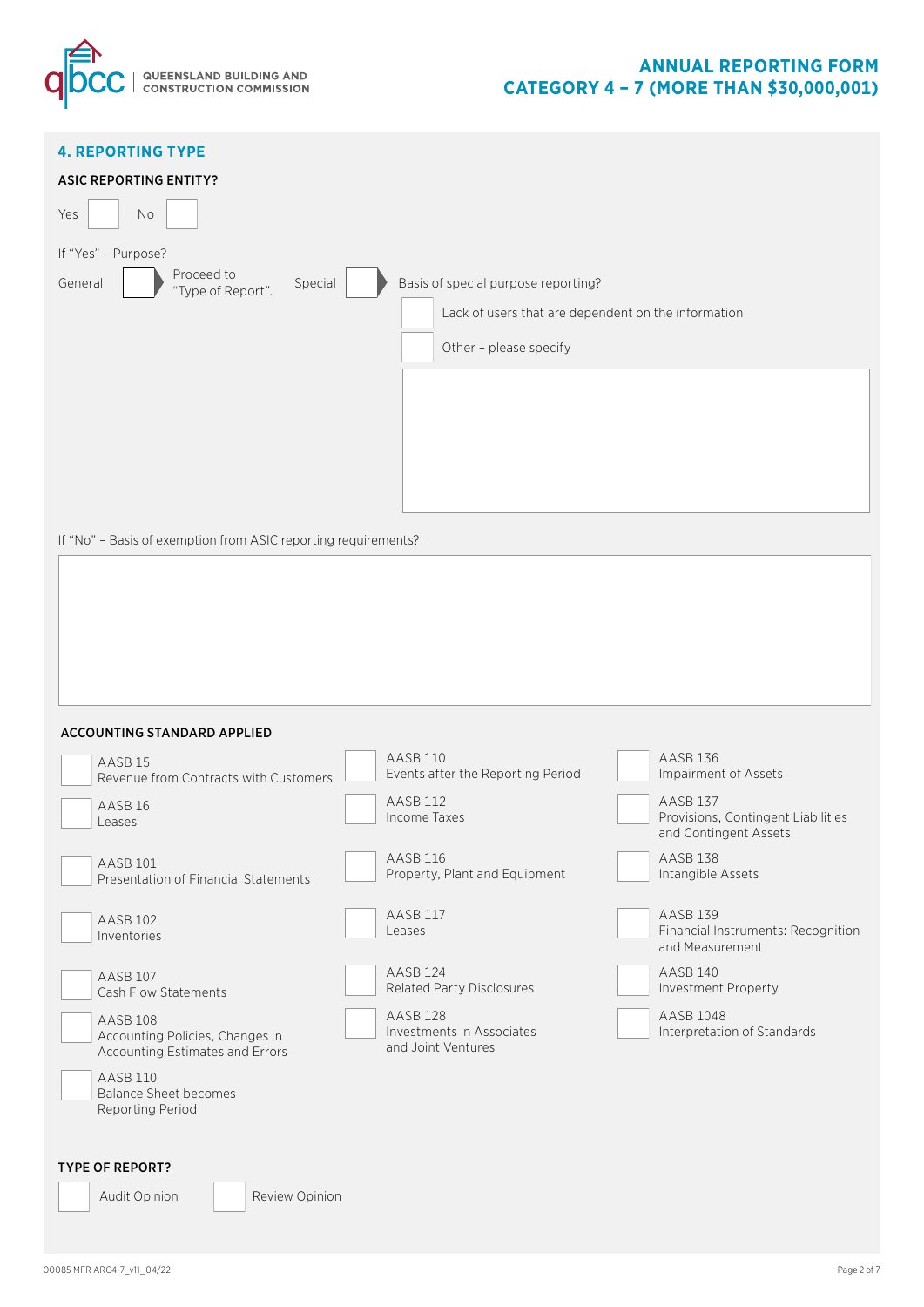

# **5. PROFIT AND LOSS**

Revenue means the total gross income received by the Licensee, derived from all sources. It is the top line figure from which costs are subtracted to determine net income. Revenue includes gross proceeds from operating sources (sales), as well as gross proceeds from other income sources (i.e. interest):

- For partnerships, the Revenue is to be the revenue of the Applicant or Licensee and the partnership/s in combination;
- For Trusts, the Revenue is to be the revenue of the Applicant or Licensee and the trust/s in combination.

| <b>REVENUE</b>       |  |  |  |  |  |  |  |
|----------------------|--|--|--|--|--|--|--|
| Construction revenue |  |  |  |  |  |  |  |
| Other revenue        |  |  |  |  |  |  |  |
| <b>TOTAL REVENUE</b> |  |  |  |  |  |  |  |

| <b>EXPENSES</b>                  |        |  |  |  |  |  |  | Expenses represent the cost of doing business where doing business is the sum total of the activities<br>directed towards making a profit. Examples of an expense: Advertising, Wages, Inventory, Rent. |                                                                           |  |
|----------------------------------|--------|--|--|--|--|--|--|---------------------------------------------------------------------------------------------------------------------------------------------------------------------------------------------------------|---------------------------------------------------------------------------|--|
| Cost of sales                    | \$     |  |  |  |  |  |  |                                                                                                                                                                                                         |                                                                           |  |
| Interest expense                 | $+$ \$ |  |  |  |  |  |  |                                                                                                                                                                                                         | Interest Expense is the cost incurred<br>by an entity for borrowed funds. |  |
| Operating lease expense          | $+$ \$ |  |  |  |  |  |  |                                                                                                                                                                                                         |                                                                           |  |
| Employee benefits expense $+$ \$ |        |  |  |  |  |  |  |                                                                                                                                                                                                         |                                                                           |  |
| Subcontractor expense            | $+$ \$ |  |  |  |  |  |  |                                                                                                                                                                                                         |                                                                           |  |
| Legal fees                       | $+$ \$ |  |  |  |  |  |  |                                                                                                                                                                                                         |                                                                           |  |
| Other operating expense          | $+$ \$ |  |  |  |  |  |  |                                                                                                                                                                                                         |                                                                           |  |
| <b>TOTAL EXPENSES</b>            |        |  |  |  |  |  |  |                                                                                                                                                                                                         |                                                                           |  |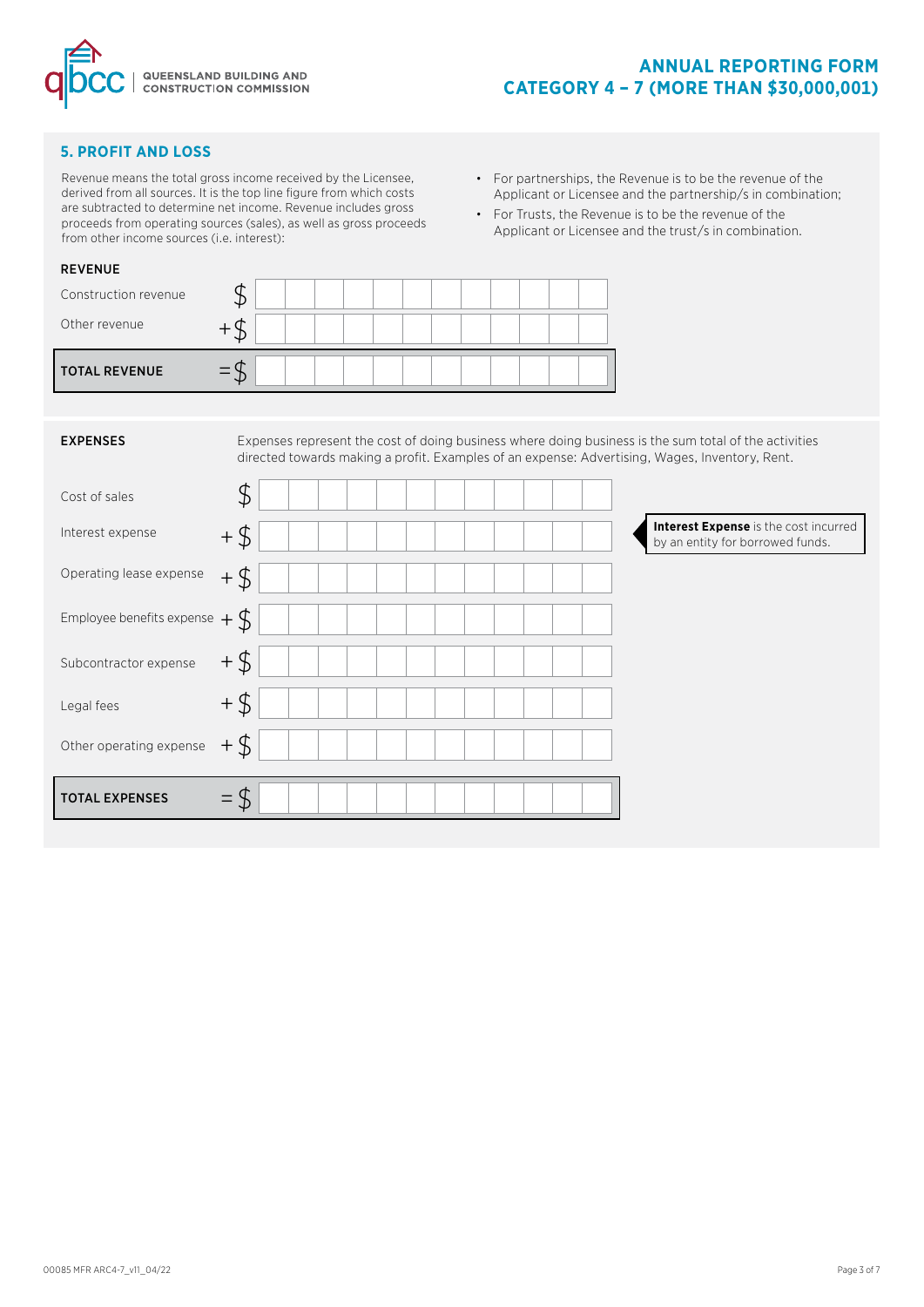

## **6. BALANCE SHEET**

## CURRENT ASSETS

- Current Assets means assets :
- a. Which are realised, sold or consumed in the normal operating cycle of the business;
- b. Which are realised within 12 months after the reporting date;
- c. Which are held primarily for the purpose of trading (refer AASB 139); Trade debtors.
- d. Which are cash or cash equivalents.

Example of current assets:

- Cash in bank;
- Work in progress expected to be paid in the next 12 months;
- Property or plant for sale;
	-

| Assets held in project<br>bank accounts          | \$     |  |  |  | For further information, refer to Building Industry<br>Fairness (Security of Payment) Act 2017.                          |
|--------------------------------------------------|--------|--|--|--|--------------------------------------------------------------------------------------------------------------------------|
| Cash and cash<br>equivalents                     | $+$ \$ |  |  |  | Cash and cash equivalents are assets that are<br>either cash or can be converted into<br>cash immediately.               |
| Prepayments                                      | $+$ \$ |  |  |  |                                                                                                                          |
| Inventories-stock on hand                        | \$     |  |  |  | Inventory is the term for the goods available<br>for sale and raw materials used to produce<br>goods available for sale. |
| Inventories-property<br>development assets       | $+$ \$ |  |  |  |                                                                                                                          |
| Work in progress                                 | $+$ \$ |  |  |  | Work in progress is the value of work for a<br>project that has been completed but not yet<br>invoiced.                  |
| Other current assets                             | $+$ \$ |  |  |  | Amounts owed by related parties.                                                                                         |
| Due from related entities $+$ \$                 |        |  |  |  | Examples of a related party:<br>• Director<br>Secretary<br>$\bullet$<br>Shareholder<br>$\bullet$                         |
| Retentions<br>(due in next 12 month period only) |        |  |  |  | Related company<br>$\bullet$<br>(same directors of both companies).                                                      |

## AMOUNTS OWED TO YOU BY OTHER PARTIES

| Under 90 days                                                | \$<br>$+$ |                                                                                  |
|--------------------------------------------------------------|-----------|----------------------------------------------------------------------------------|
| 90-180 days                                                  | $+ $$     |                                                                                  |
| 180-365 days                                                 | $+$<br>P  |                                                                                  |
| 365+ days                                                    | $+$<br>⊅  |                                                                                  |
| Debtors in dispute<br>(not included in the<br>amounts above) | $+$ \$    | Recovery is subject to legal proceedings,<br>client has terminated contract etc. |
| TOTAL CURRENT ASSETS $=$ $\oint$                             |           |                                                                                  |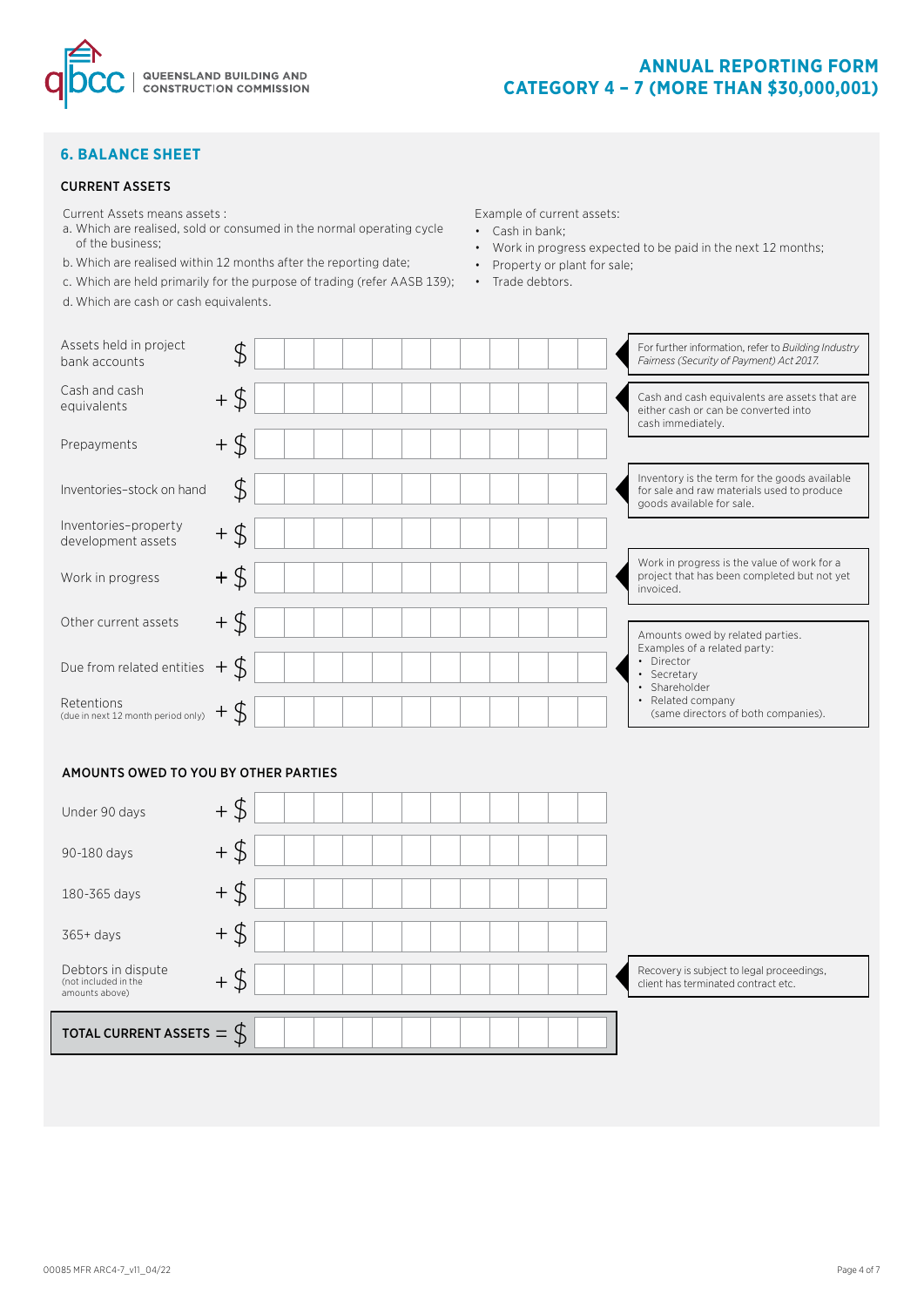

### NON-CURRENT ASSETS

| Property, plant and equipment                                                | \$            | A deferre            |
|------------------------------------------------------------------------------|---------------|----------------------|
| Deferred tax assets                                                          | $+$ \$        | on a com<br>that may |
| Investments or shares in publicly<br>listed entities                         | $+$ \$        | taxable in           |
| Investments or shares in companies<br>that are not publicly listed companies | $+$ \$        |                      |
| Investments - other                                                          | $+$ \$        |                      |
| Related party loans                                                          | $+$ \$        |                      |
| Tools of trade                                                               | $+$ \$        |                      |
| Motor Vehicle                                                                | $+$ \$        |                      |
| Other Vehicles - Boats, Ships,<br>Jet skis, Racehorses, Racing cars          | $+$ \$        |                      |
| Personal furniture                                                           | $+$ \$        |                      |
| Trust assets                                                                 | $+$ \$        |                      |
| Goodwill                                                                     | $+$ \$        |                      |
| Formation expenses                                                           | $+$ \$        |                      |
| Borrowing expenses                                                           | $+$ \$        |                      |
| Other intangible assets                                                      | $+$ \$        |                      |
| Units in trust that are not<br>publicly listed                               | $+$ \$        |                      |
| Non-current retentions                                                       | $+$ \$        |                      |
| Other non-current assets                                                     | $+$ \$        |                      |
| TOTAL NON-CURRENT ASSETS =                                                   | $\mathcal{L}$ |                      |

#### ed tax asset is an asset pany's balance sheet be used to reduce its ncome.

### CURRENT LIABILITIES

Current Liabilities means:

- (a) Debts that are expected to be settled in the normal operating cycle of business;
- (b) Debts or obligations which are due to be settled within 12 months after the reporting period;
- (c) Debts which are held primarily for the purpose of trading;
- (d) Debts which the entity does not have an unconditional right to defer settlement of the liability for at least 12 months after the reporting period.

Examples of current liabilities:

- Car loan repayments due in the next 12 months;
- Rent or lease amounts due in the next 12 months;
- Tax installments due in the next 12 months;
- Trade creditors.

| Bank overdraft                           |        |  |  |  |  |  |  |
|------------------------------------------|--------|--|--|--|--|--|--|
| Trade and other payables                 | $+$ \$ |  |  |  |  |  |  |
| Related entity payables                  | $+$ \$ |  |  |  |  |  |  |
| Current portion of long-term debt $+$ \$ |        |  |  |  |  |  |  |
| Other current liabilities                | $+$ \$ |  |  |  |  |  |  |
| <b>TOTAL CURRENT LIABILITIES</b>         |        |  |  |  |  |  |  |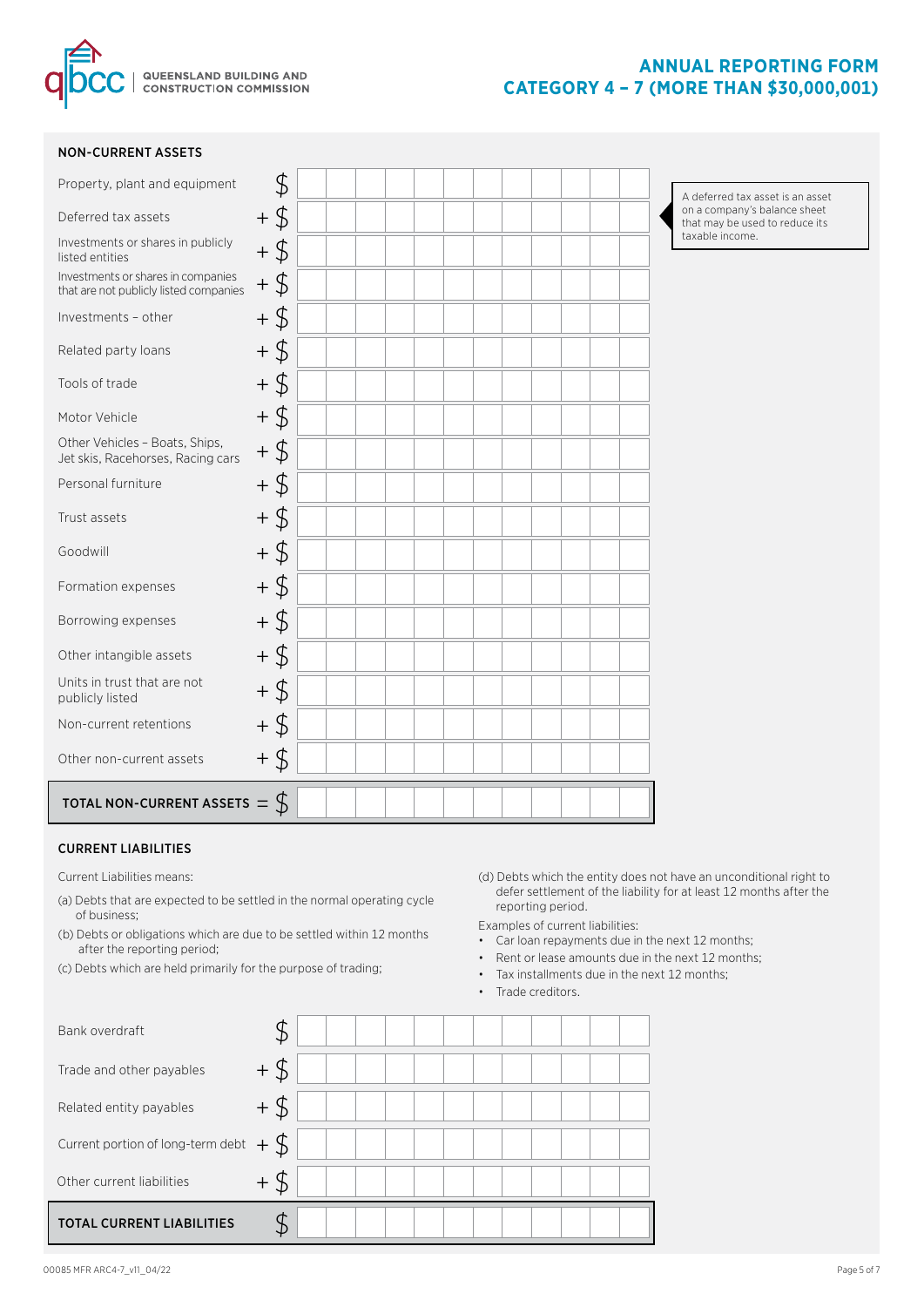

# **ANNUAL REPORTING FORM CATEGORY 4 – 7 (MORE THAN \$30,000,001)**

## NON-CURRENT LIABILITIES

|                                                           |                     | Current non-current liabilities means liabilities where the full value will not be realised within the accounting period.<br>Examples of non-current liabilities include: bank overdrafts; long term repayments; mortgage payments owed outside of 12 months |
|-----------------------------------------------------------|---------------------|--------------------------------------------------------------------------------------------------------------------------------------------------------------------------------------------------------------------------------------------------------------|
| Non-current portion of long-term debt                     | $\mathcal{L}$       |                                                                                                                                                                                                                                                              |
| Other non-current liabilities                             | $+$ \$              |                                                                                                                                                                                                                                                              |
| TOTAL NON-CURRENT LIABILITIES $=\oint$                    |                     |                                                                                                                                                                                                                                                              |
| <b>7. STATEMENT OF EQUITY</b>                             |                     |                                                                                                                                                                                                                                                              |
| Issued capital                                            | \$                  |                                                                                                                                                                                                                                                              |
| Reserves                                                  | $+$ \$              |                                                                                                                                                                                                                                                              |
| Retained earnings                                         | $+$ \$              |                                                                                                                                                                                                                                                              |
| Other equity                                              | $+$ \$              |                                                                                                                                                                                                                                                              |
| <b>TOTAL EQUITY</b>                                       | $\oint$<br>$\equiv$ |                                                                                                                                                                                                                                                              |
|                                                           |                     |                                                                                                                                                                                                                                                              |
| <b>8. CASH FLOW STATEMENT</b>                             |                     |                                                                                                                                                                                                                                                              |
| Cash flows from operating activities                      | \$                  |                                                                                                                                                                                                                                                              |
| Cash flows from investing activities $\pm$                | $\mathcal{L}$       |                                                                                                                                                                                                                                                              |
| Cash flows from financing activities $+$                  | $\mathcal{S}$       |                                                                                                                                                                                                                                                              |
| Other cash flow                                           | $+$ \$              |                                                                                                                                                                                                                                                              |
| NET INCREASE / (DECREASE)<br>IN CASH AND CASH EQUIVALENTS | $\oint$             |                                                                                                                                                                                                                                                              |
| Cash and cash equivalents at the<br>beginning of the year | \$                  |                                                                                                                                                                                                                                                              |

CASH AND CASH EQUIVALENTS  $\hskip10pt =\hskip1pt \oint$ =

## **9. SUPPORTING INFORMATION**

It is important that you provide information that meets the requirements pursuant to Part 3 of the *Queensland Building and Construction Commission (Minimum Financial Requirements) Regulation 2018*. Please ensure that you have submitted all the required documents and information with your Annual Reporting Form

## REQUIRED DOCUMENTS

All of the following:

- Licensees' signed financial statements including:
	- profit and loss statement;
		- balance sheet;
		- debtors and creditors report; and
		- statement of cashflows;
		- Notes to the financial statements
- Description of the measurement on which the financial statements are based and the relevant accounting policies or reports; or
- Written Declaration (see page 8).

# OPTIONAL INFORMATION

- Bank statements;
- Work in progress.